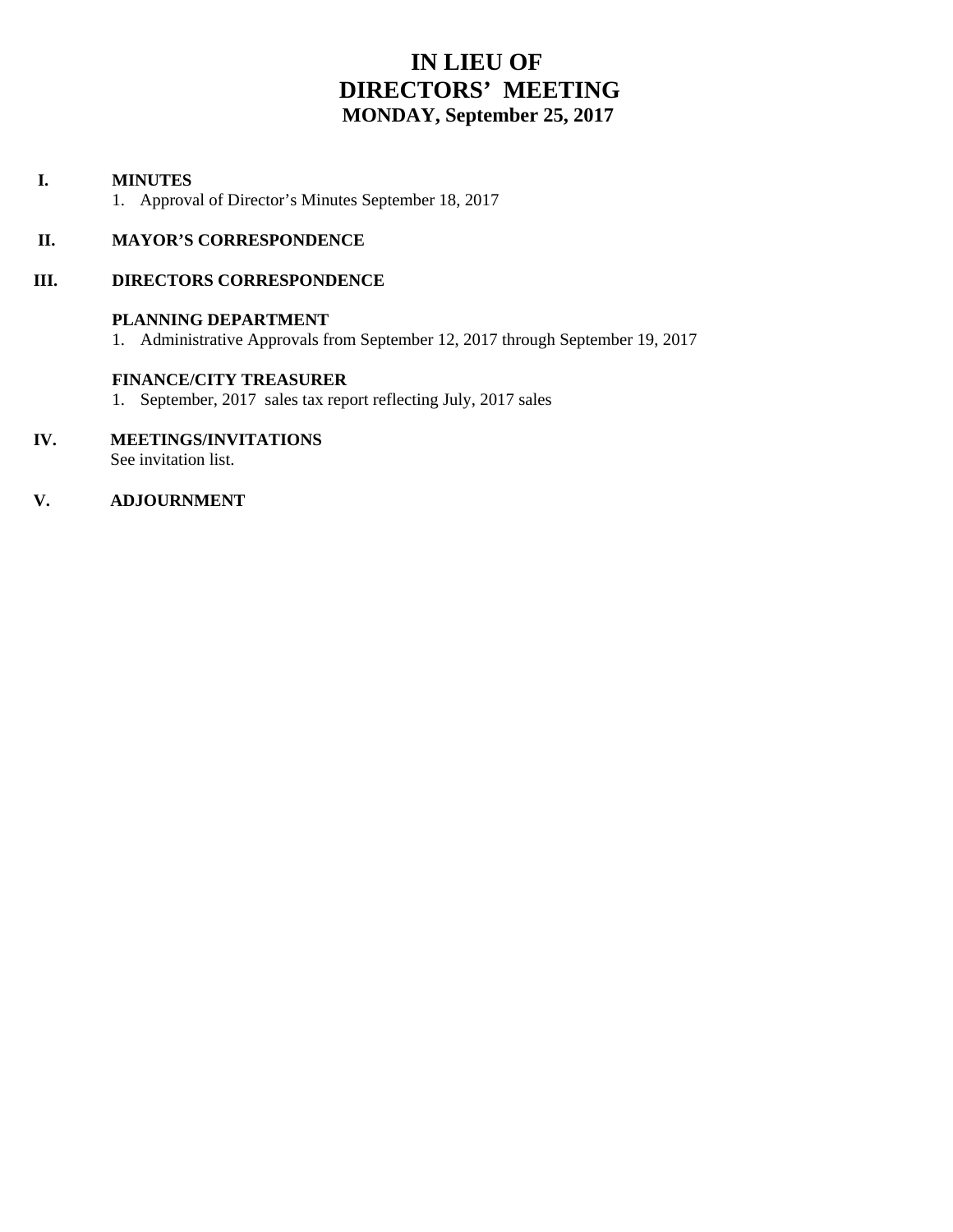

- **Date:** ✦ September 20, 2017
	- **To:** ✦ City Clerk
- **From:** ✦ Amy Huffman, Planning Dept.
	- **Re:** ✦ Administrative Approvals
	- **cc:** ✦ Mayor Chris Beutler Planning Commission Geri Rorabaugh, Planning Dept.

This is a list of the administrative approvals by the Planning Director from September 12, 2017 through September 19, 2017:

**Administrative Amendment No. 17054**, to Use Permit No. 123E, Landmark Corporate Center, approved by the Planning Director on September 12, 2017, to divide Lot 17, Block 2 into 3 lots and reduce setbacks along common lot lines to 5 feet, generally located at N. 33<sup>rd</sup> Street and Ox Bow Circle.

*F:\DevReview\AA\AA weekly approvals City.wpd*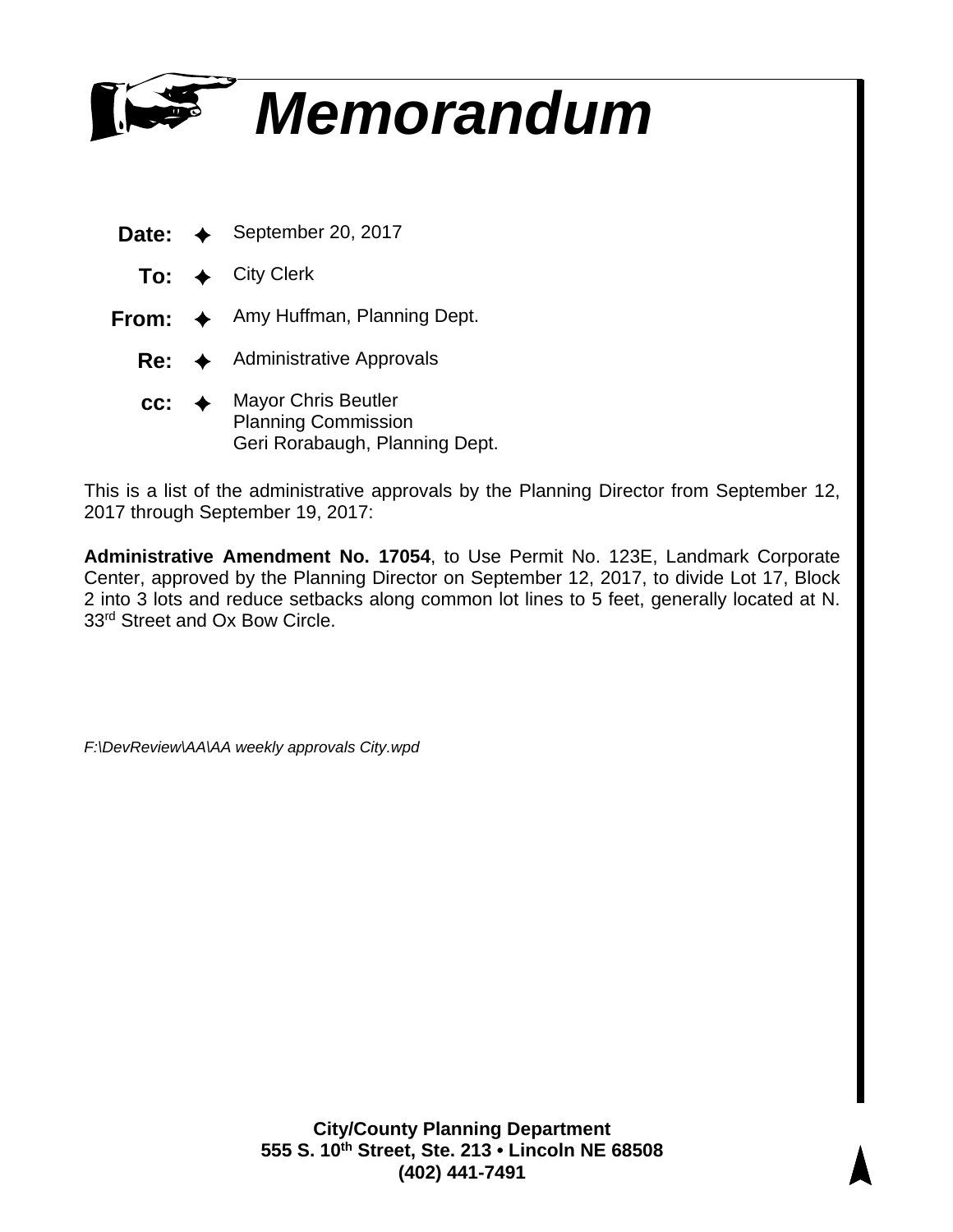|                  |                  |               | <b>VARIANCE</b>  |           |           |
|------------------|------------------|---------------|------------------|-----------|-----------|
|                  | 2017-18          | 2017-18       | <b>FROM</b>      | \$ CHANGE | % CHANGE  |
|                  | <b>PROJECTED</b> | <b>ACTUAL</b> | <b>PROJECTED</b> | FR. 16-17 | FR. 16-17 |
| <b>SEPTEMBER</b> | \$6,241,848      | \$6,288,498   | \$46,650         | \$239,946 | 3.97%     |
| <b>OCTOBER</b>   | \$6,515,645      |               |                  |           |           |
| <b>NOVEMBER</b>  | \$6,482,909      |               |                  |           |           |
| <b>DECEMBER</b>  | \$6,202,974      |               |                  |           |           |
| <b>JANUARY</b>   | \$6,197,601      |               |                  |           |           |
| <b>FEBRUARY</b>  | \$7,579,660      |               |                  |           |           |
| <b>MARCH</b>     | \$5,939,416      |               |                  |           |           |
| <b>APRIL</b>     | \$5,770,028      |               |                  |           |           |
| <b>MAY</b>       | \$6,890,278      |               |                  |           |           |
| <b>JUNE</b>      | \$6,451,042      |               |                  |           |           |
| JULY             | \$6,419,310      |               |                  |           |           |
| <b>AUGUST</b>    | \$6,836,893      |               |                  |           |           |
| <b>TOTAL</b>     | \$77,527,604     | \$6,288,498   | \$46,650         | \$239,946 | 3.97%     |

## **Actual Compared to Projected Sales Tax Collections**

Actual collections for the fiscal year to date are 0.75% over projections for the year.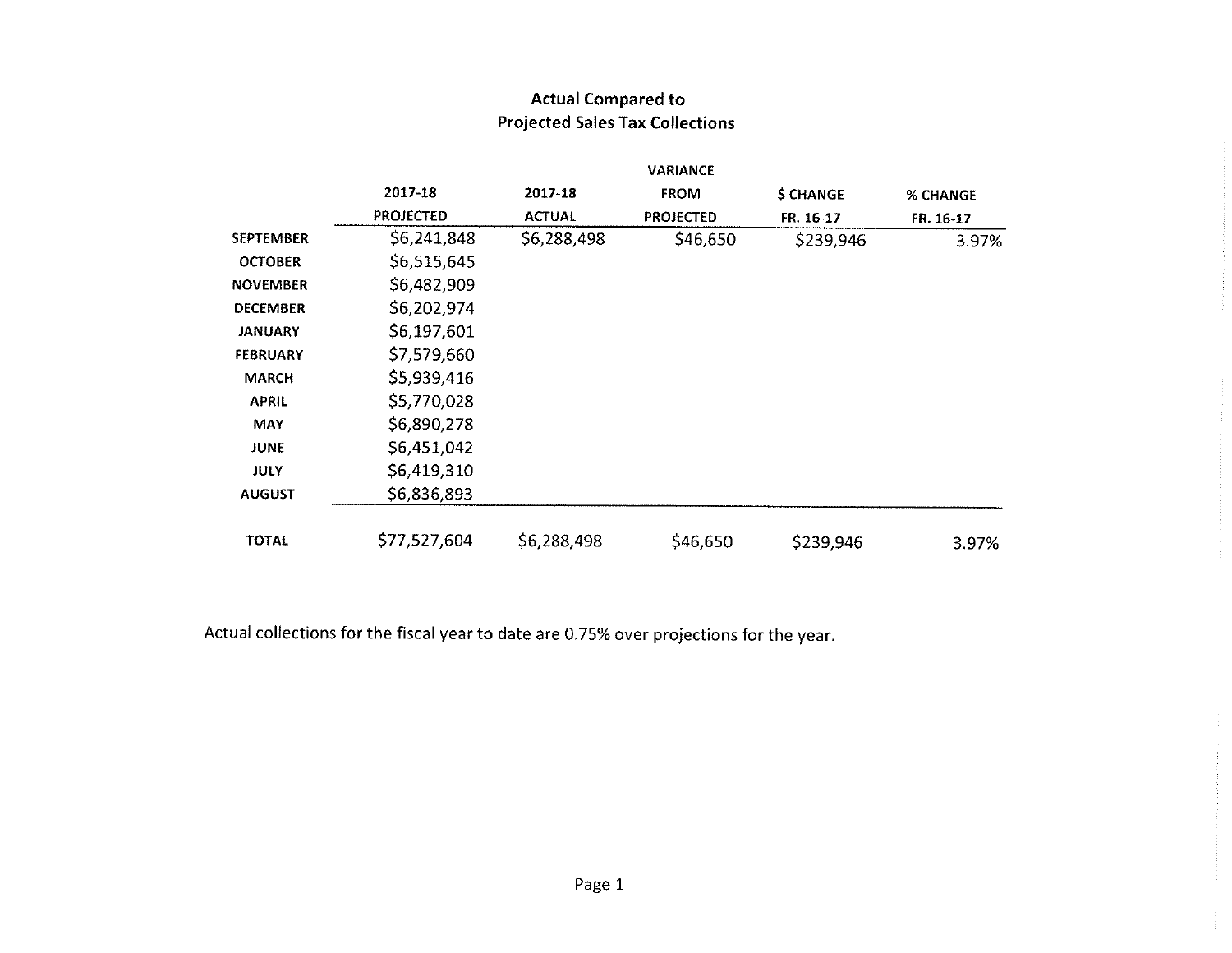## **CITY OF LINCOLN** GROSS SALES TAX COLLECTIONS (WITH REFUNDS ADDED BACK IN) 2012-2013 THROUGH 2016-2017

|                  |               |               |               | % CHG.      |               | % CHG.      |               | % CHG.      |
|------------------|---------------|---------------|---------------|-------------|---------------|-------------|---------------|-------------|
|                  | <b>ACTUAL</b> | <b>ACTUAL</b> | <b>ACTUAL</b> | FR. PRIOR   | <b>ACTUAL</b> | FR. PRIOR   | <b>ACTUAL</b> | FR. PRIOR   |
|                  | 2013-14       | 2014-15       | 2015-16       | <b>YEAR</b> | 2016-17       | <b>YFAR</b> | 2017-18       | <b>YEAR</b> |
| <b>SEPTEMBER</b> | \$5,431,071   | \$5,741,404   | \$6,041,963   | 5.23%       | \$6,265,764   | 3.70%       | \$6,386,734   | 1.93%       |
| <b>OCTOBER</b>   | \$5,740,406   | \$5,848,947   | \$6,089,519   | 4.11%       | \$6,598,756   | 8.36%       |               |             |
| <b>NOVEMBER</b>  | \$5,729,609   | \$5,873,441   | \$6,266,119   | 6.69%       | \$6,471,721   | 3.28%       |               |             |
| <b>DECEMBER</b>  | \$5,401,140   | \$5,737,783   | \$5,876,792   | 2.42%       | \$6,128,386   | 4.28%       |               |             |
| <b>JANUARY</b>   | \$5,562,529   | \$5,525,231   | \$5,651,337   | 2.28%       | \$6,285,444   | 11.22%      |               |             |
| <b>FEBRUARY</b>  | \$6,570,418   | \$6,802,647   | \$7,137,154   | 4.92%       | \$7,293,928   | 2.20%       |               |             |
| <b>MARCH</b>     | \$5,304,048   | \$5,396,268   | \$5,392,157   | $-0.08%$    | \$5,521,761   | 2.40%       |               |             |
| <b>APRIL</b>     | \$5,214,537   | \$5,188,877   | \$5,426,539   | 4.58%       | \$5,639,028   | 3.92%       |               |             |
| MAY              | \$5,642,139   | \$6,348,190   | \$6,494,521   | 2.31%       | \$6,708,815   | 3.30%       |               |             |
| <b>JUNE</b>      | \$5,635,827   | \$5,728,421   | \$6,030,654   | 5.28%       | \$6,255,952   | 3.74%       |               |             |
| <b>JULY</b>      | \$5,654,660   | \$5,841,882   | \$6,000,464   | 2.71%       | \$6,440,709   | 7.34%       |               |             |
| <b>AUGUST</b>    | \$5,921,577   | \$6,196,574   | \$6,657,168   | 7.43%       | \$6,736,493   | 1.19%       |               |             |
| <b>TOTAL</b>     | \$67,807,961  | \$70,229,665  | \$73,064,387  | 4.04%       | \$76,346,757  | 4.49%       | \$6,386,734   | 1.93%       |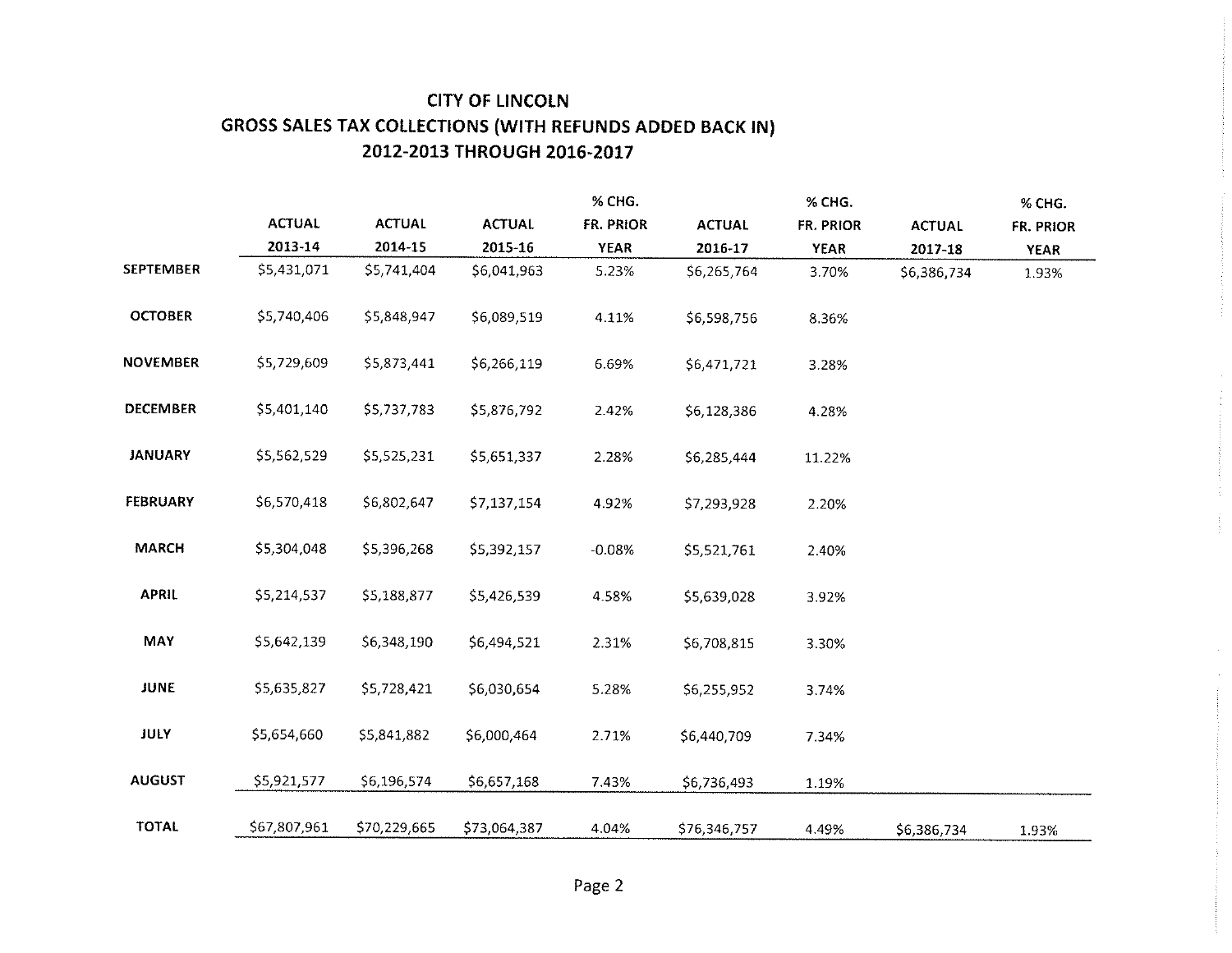## **CITY OF LINCOLN SALES TAX REFUNDS** 2013-2014 THROUGH 2017-2018

|                  |                |               |                | % CHG.            |               | % CHG.            |               | % CHG.            |
|------------------|----------------|---------------|----------------|-------------------|---------------|-------------------|---------------|-------------------|
|                  | <b>ACTUAL</b>  | <b>ACTUAL</b> | <b>ACTUAL</b>  | <b>FROM PRIOR</b> | <b>ACTUAL</b> | <b>FROM PRIOR</b> | <b>ACTUAL</b> | <b>FROM PRIOR</b> |
|                  | 2013-2014      | 2014-2015     | 2015-2016      | <b>YEAR</b>       | 2016-2017     | <b>YEAR</b>       | 2017-2018     | <b>YEAR</b>       |
|                  |                |               |                |                   |               |                   |               |                   |
| <b>SEPTEMBER</b> | (580, 176)     | (544, 232)    | (5105, 779)    | 139.15%           | (5217, 212)   | 105.35%           | (598, 235)    | -54 77%           |
|                  |                |               |                |                   |               |                   |               |                   |
| <b>OCTOBER</b>   | (596,046)      | (5191,059)    | (594, 343)     | $-50.62%$         | (531, 712)    | $-66.39%$         | (530,920)     | $-2.50%$          |
|                  |                |               |                |                   |               |                   |               |                   |
| <b>NOVEMBER</b>  | (515,001)      | (5151, 968)   | (583, 553)     | $-45.02%$         | (581,460)     | $-2.50%$          |               |                   |
|                  |                |               |                |                   |               |                   |               |                   |
| <b>DECEMBER</b>  | (518, 536)     | (523, 916)    | (543, 624)     | 82.41%            | (579, 179)    | 81.50%            |               |                   |
| <b>JANUARY</b>   |                |               |                |                   |               |                   |               |                   |
|                  | (5603, 295)    | (5277, 201)   | (598, 310)     | $-64.53%$         | (5294, 431)   | 199.49%           |               |                   |
| <b>FEBRUARY</b>  | (558, 173)     | (5381, 405)   | (276, 479)     | $-27.51%$         | (590, 752)    | $-67.18%$         |               |                   |
|                  |                |               |                |                   |               |                   |               |                   |
| <b>MARCH</b>     | (5169, 963)    | (S69, 314)    | (539, 620)     | $-42.84%$         | (592, 105)    | 132.47%           |               |                   |
|                  |                |               |                |                   |               |                   |               |                   |
| <b>APRIL</b>     | (581, 416)     | (579, 747)    | (575, 796)     | -4.95%            | (529,707)     | $-60.81%$         |               |                   |
|                  |                |               |                |                   |               |                   |               |                   |
| MAY              | (543, 775)     | (572, 554)    | ( \$105, 297)  | 45.13%            | (567, 726)    | $-35.68%$         |               |                   |
|                  |                |               |                |                   |               |                   |               |                   |
| <b>JUNE</b>      | (581, 809)     | (526, 219)    | (5152,053)     | 479.93%           | (583, 394)    | $-45.15%$         |               |                   |
|                  |                |               |                |                   |               |                   |               |                   |
| <b>JULY</b>      | (5116,801)     | (540, 332)    | (555, 289)     | 37.08%            | (51, 932)     | $-96.51%$         |               |                   |
| <b>AUGUST</b>    | (549, 577)     | (510, 119)    | (5312, 528)    | 2988.53%          |               |                   |               |                   |
|                  |                |               |                |                   | (517,202)     | -94.50%           |               |                   |
| <b>TOTAL</b>     | (51, 414, 568) | (51,368,066)  | (51, 442, 671) | 5.45%             | (51,086,812)  | $-24.67%$         | (5129, 155)   | $-48.11%$         |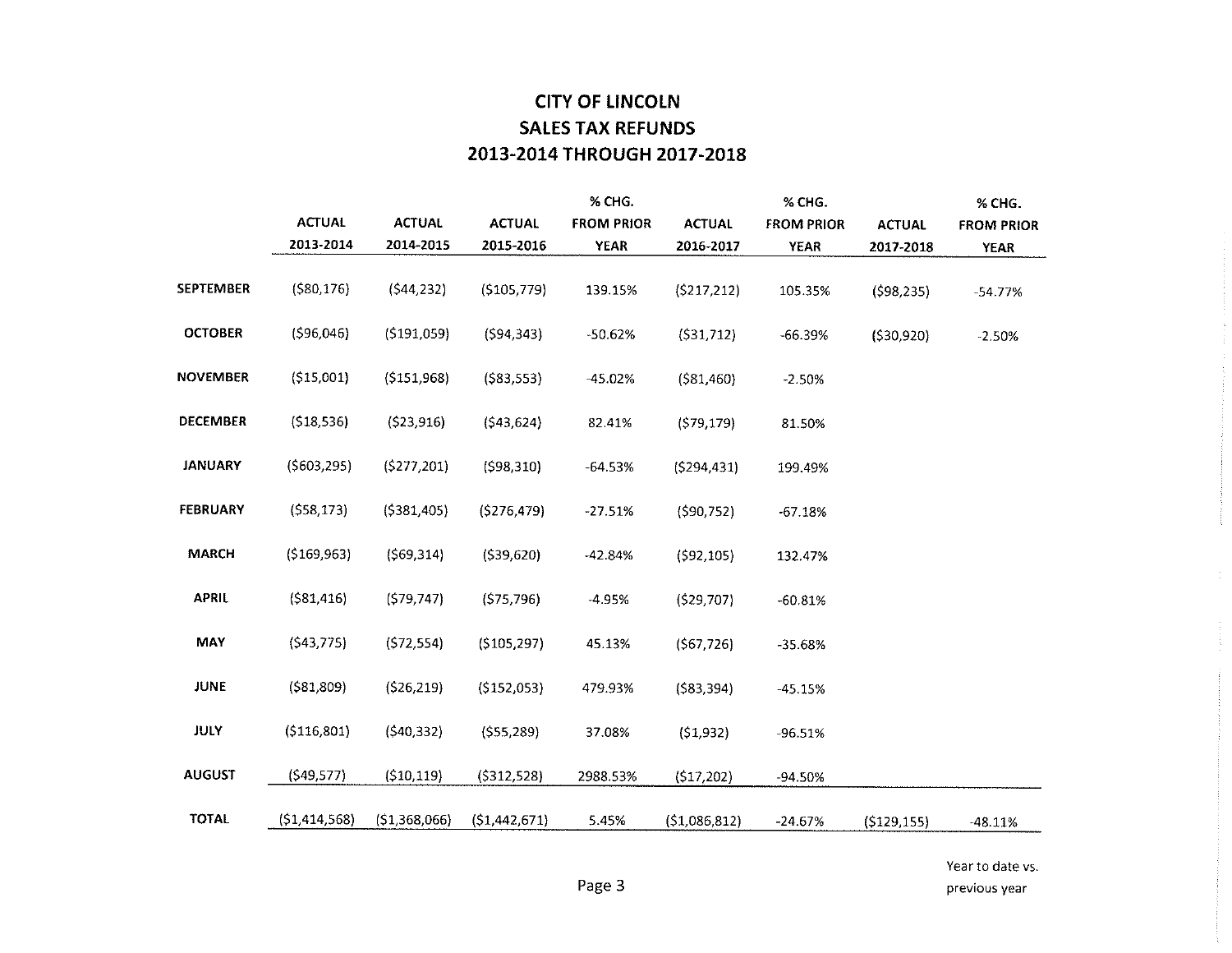## **CITY OF LINCOLN NET SALES TAX COLLECTIONS** 2012-2013 THROUGH 2016-2017

|                  |               |               |               | % CHG.      |               | % CHG.      |               | % CHG.            |
|------------------|---------------|---------------|---------------|-------------|---------------|-------------|---------------|-------------------|
|                  | <b>ACTUAL</b> | <b>ACTUAL</b> | <b>ACTUAL</b> | FROM PR.    | <b>ACTUAL</b> | FROM PR.    | <b>ACTUAL</b> | <b>FROM PRIOR</b> |
|                  | 2013-14       | 2014-15       | 2015-16       | <b>YEAR</b> | 2016-17       | <b>YEAR</b> | 2017-18       | <b>YEAR</b>       |
| <b>SEPTEMBER</b> | \$5,350,895   | \$5,697,172   | \$5,936,184   | 4.20%       | \$6,048,552   | 1.89%       | \$6,288,498   | 3.97%             |
| <b>OCTOBER</b>   | \$5,644,359   | \$5,657,888   | \$5,995,177   | 5.96%       | \$6,567,045   | 9.54%       |               |                   |
| <b>NOVEMBER</b>  | \$5,714,609   | \$5,721,474   | \$6,182,565   | 8.06%       | \$6,390,261   | 3.36%       |               |                   |
| <b>DECEMBER</b>  | 55,382,604    | \$5,713,868   | \$5,833,168   | 2.09%       | \$6,049,207   | 3.70%       |               |                   |
| <b>JANUARY</b>   | \$4,959,233   | \$5,248,031   | \$5,553,027   | 5.81%       | \$5,991,013   | 7.89%       |               |                   |
| <b>FEBRUARY</b>  | \$6,512,245   | \$6,421,242   | \$6,860,675   | 6.84%       | \$7,203,175   | 4.99%       |               |                   |
| <b>MARCH</b>     | \$5,134,084   | \$5,326,954   | \$5,352,537   | 0.48%       | \$5,429,656   | 1.44%       |               |                   |
| <b>APRIL</b>     | \$5,133,122   | \$5,109,130   | \$5,350,744   | 4 7 3%      | \$5,609,320   | 4.83%       |               |                   |
| <b>MAY</b>       | \$5,598,363   | \$6,275,635   | \$6,389,224   | 1.81%       | \$6,641,089   | 3.94%       |               |                   |
| <b>JUNE</b>      | \$5,554,017   | \$5,702,202   | \$5,878,601   | 3.09%       | 56,172,558    | 5.00%       |               |                   |
| <b>JULY</b>      | \$5,537,859   | \$5,801,550   | \$5,945,175   | 2.48%       | \$6,438,777   | 8.30%       |               |                   |
| <b>AUGUST</b>    | \$5,872,000   | \$6,186,455   | \$6,344,640   | 2.56%       | \$6,719,292   | 5.91%       |               |                   |
| <b>TOTAL</b>     | \$66,393,390  | \$68,861,601  | \$71,621,717  | 4.01%       | \$75,259,945  | 5.08%       | \$6,288,498   | 3.97%             |

 $\frac{1}{2}$